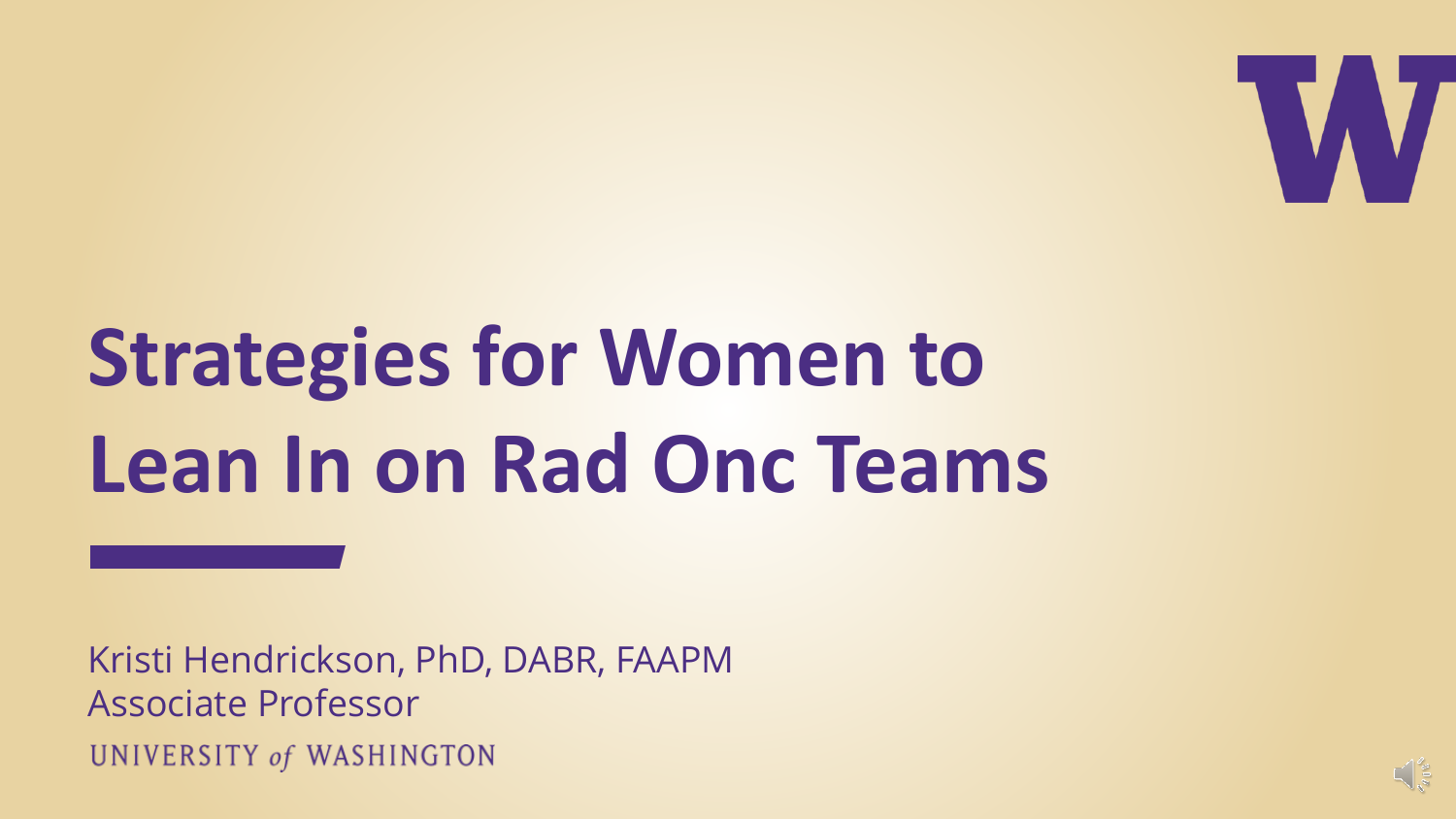## **Challenge 1 to equity participation**

Barriers created by PERCEPTION vs REALITY

- > **We** *under***estimate women's performance and** *over***estimate men's performance.**
- > **When it comes to performance, women will predict that they'll do worse than they actually do; men predict they will do better.**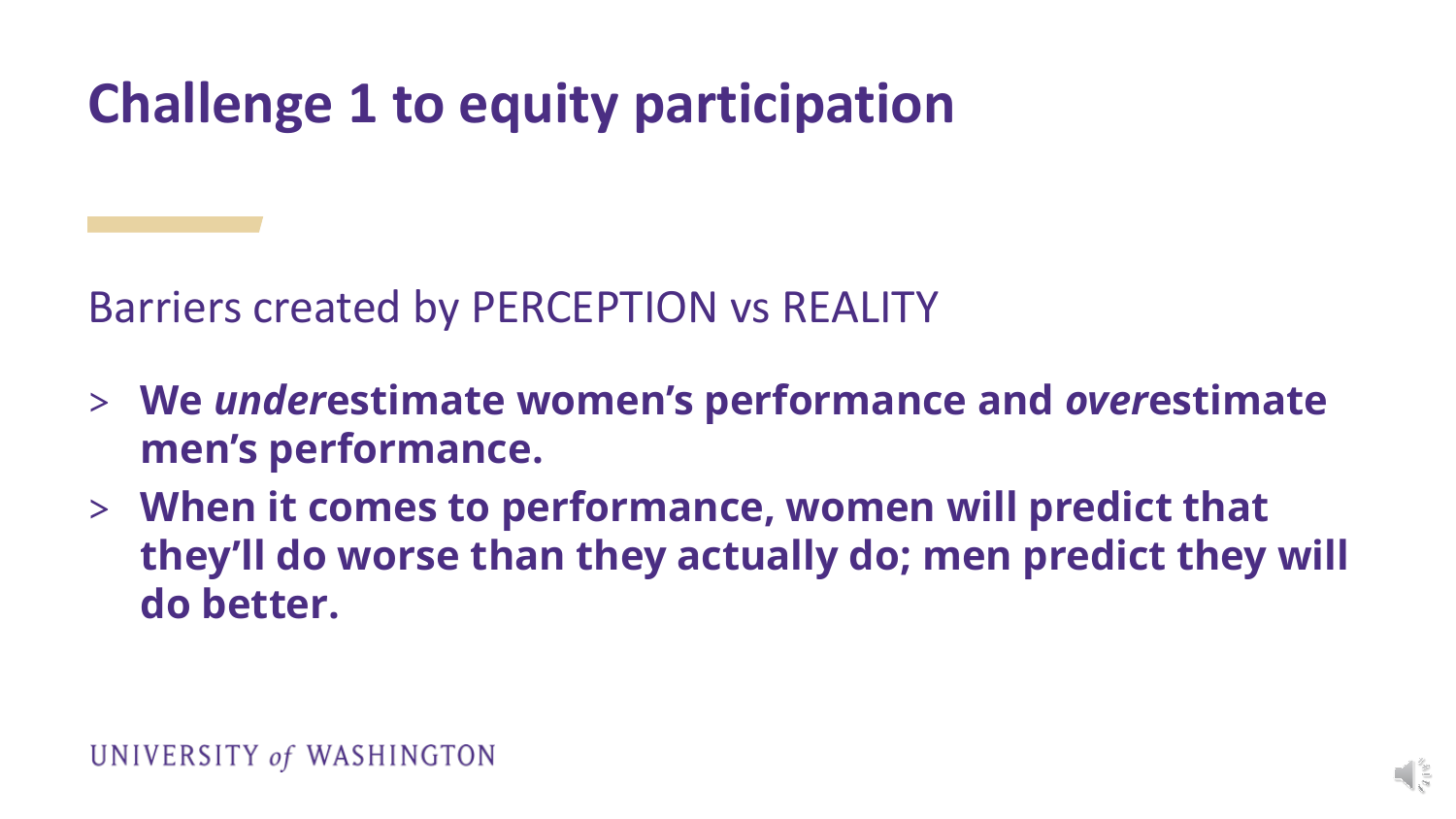#### Barriers created by PERCEPTION vs REALITY

- > **Women are hired/promoted based on** *past performance***; men are hired/promoted based on** *potential***.**
- > **Women receive less credit for success; more blame for failure.**
- > **Men apply for jobs/promotions when they meet 60% of the criteria; women wait until they meet 100% of the criteria.**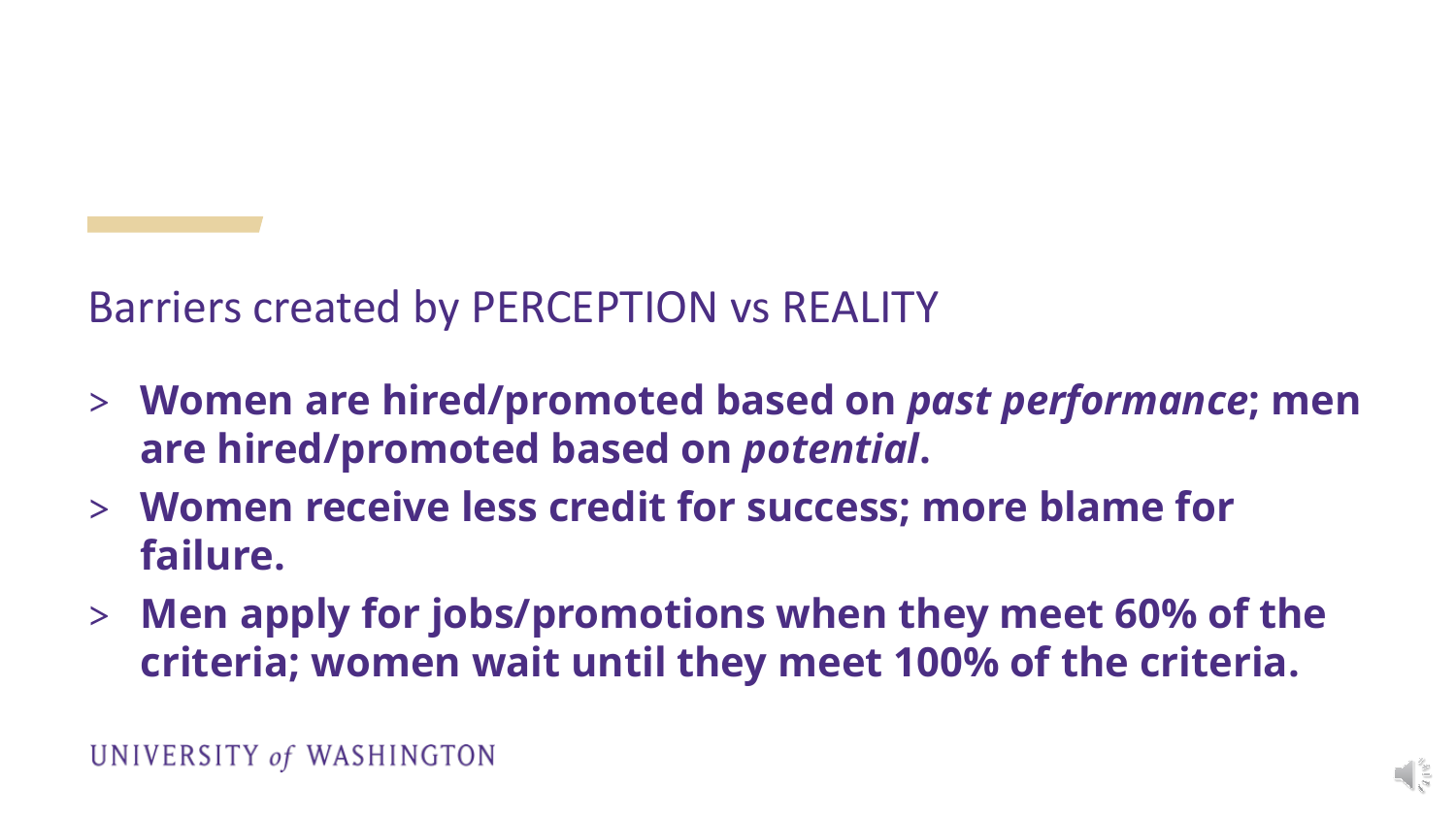### **WHAT CAN YOU DO?**

- > **Recognize and be aware**
- > **Work outside your comfort zone to challenge yourself**
- > **Mentor and encourage women**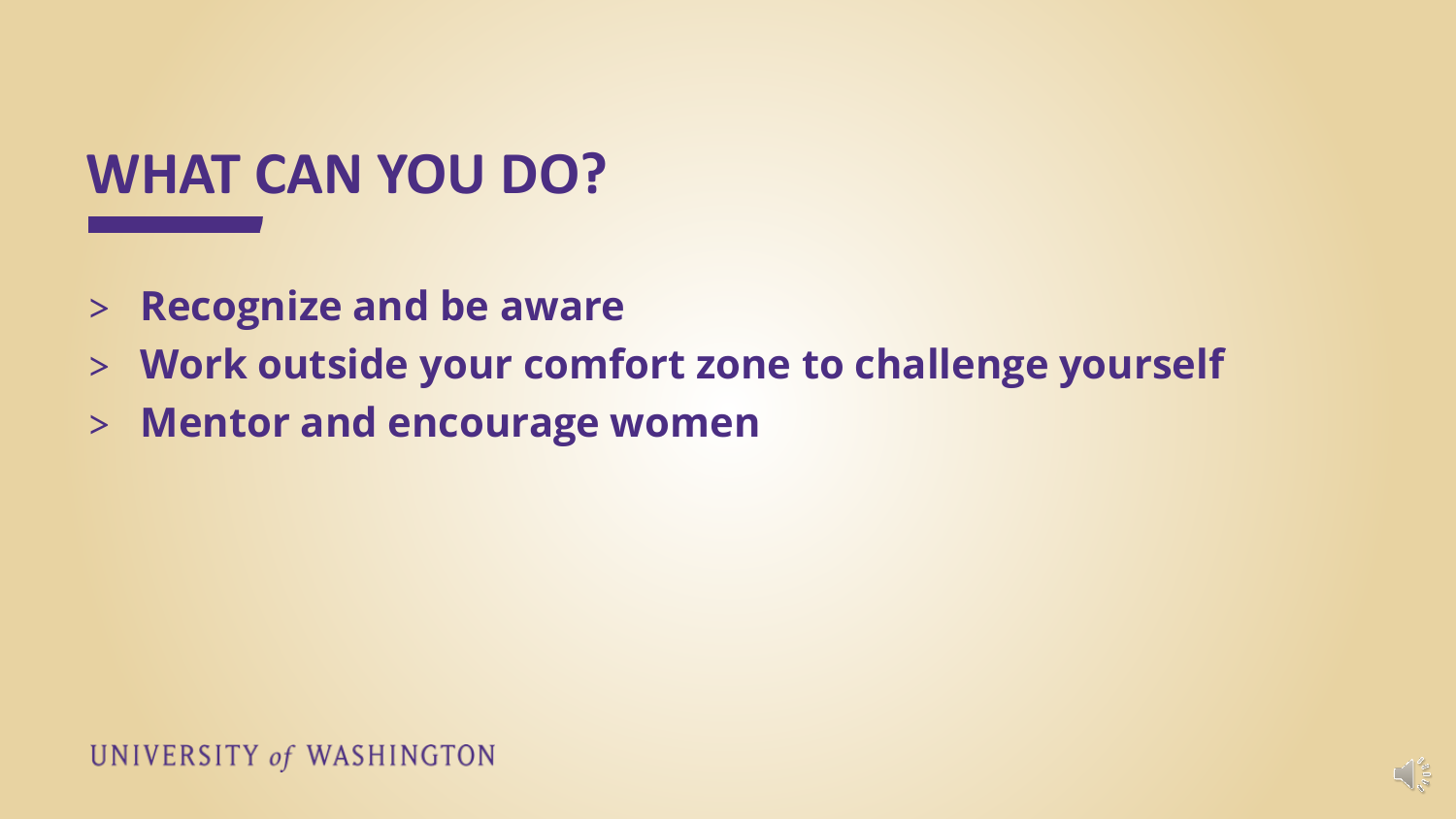## **Challenge 2 to equity participation**

Barriers created by NOT BEING HEARD

- > **Men interrupted women nearly 3X as often as they interrupt other men. Women also interrupt other women! And rarely interrupt men.**
- > **The stolen idea**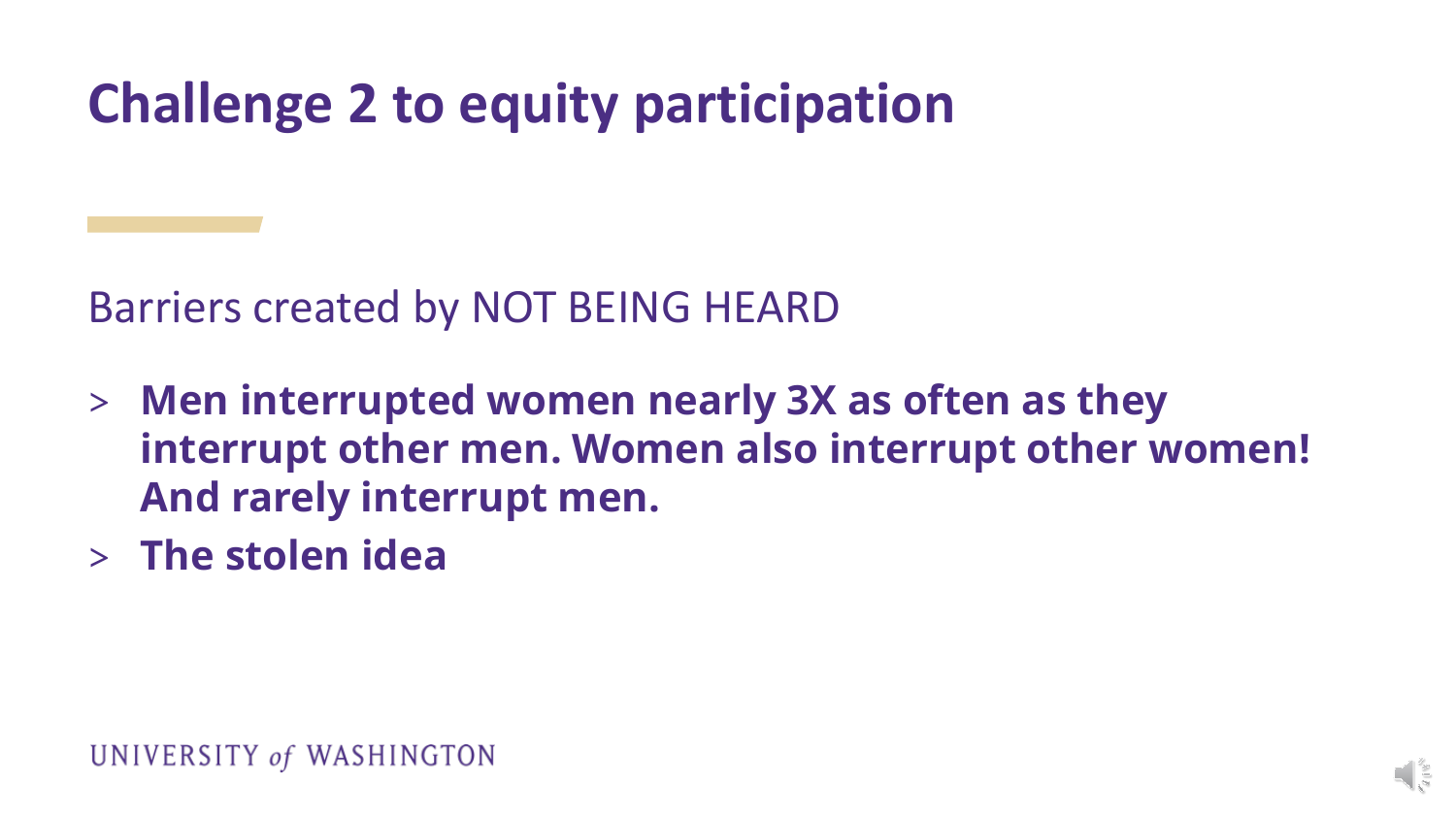### **WHAT CAN YOU DO?**

- > **Pause and be sure everyone is being heard**
- > **Give appropriate credit for work/ideas**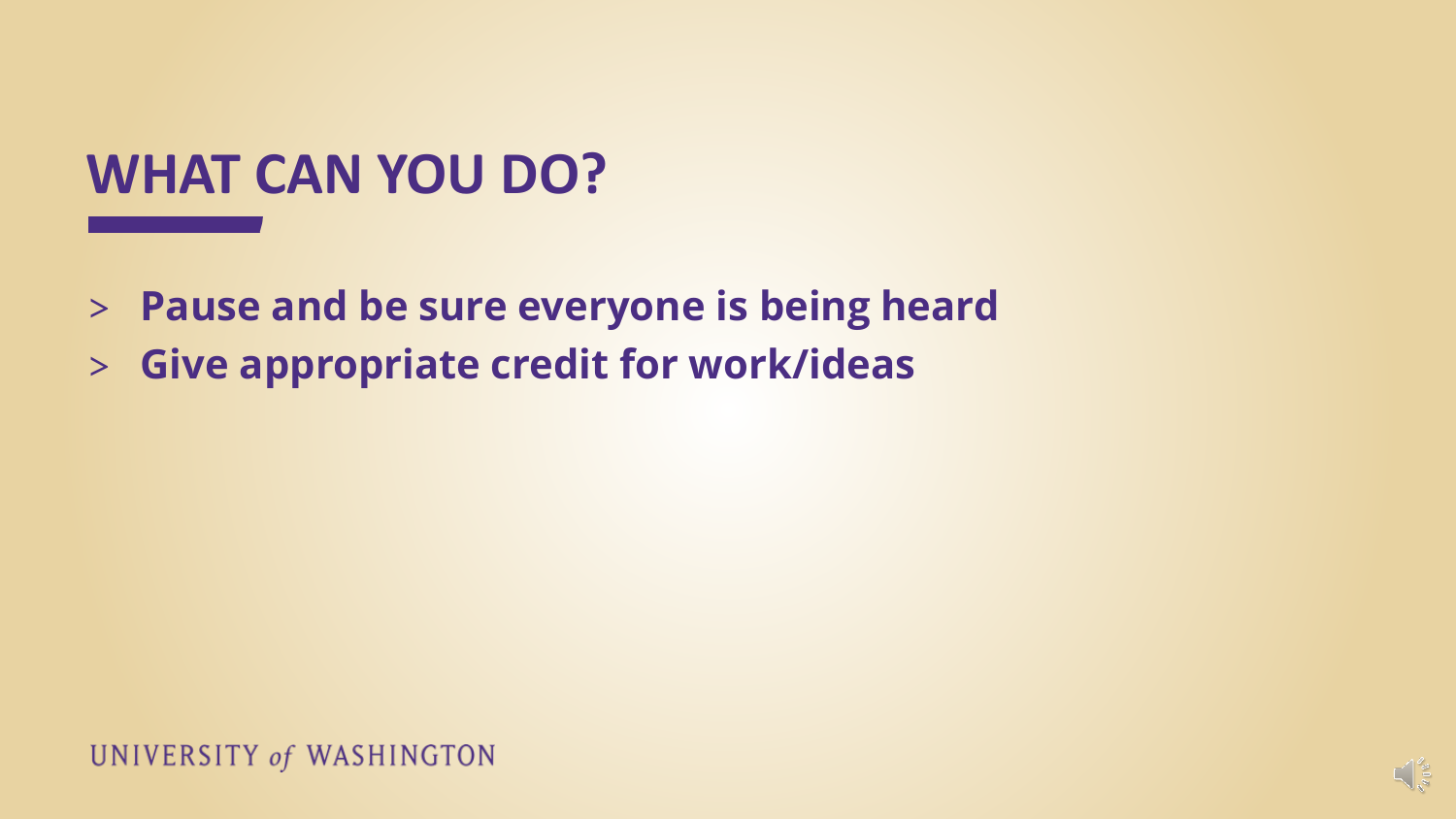## **Challenge 3 to equity participation**

Barriers created by the LIKABILITY BIAS

- > **Men as leaders: assertive, strong**
- > **Women as leaders: intimidating, too aggressive, bossy, not likable**
- > **Agreeable + Nice = less competent**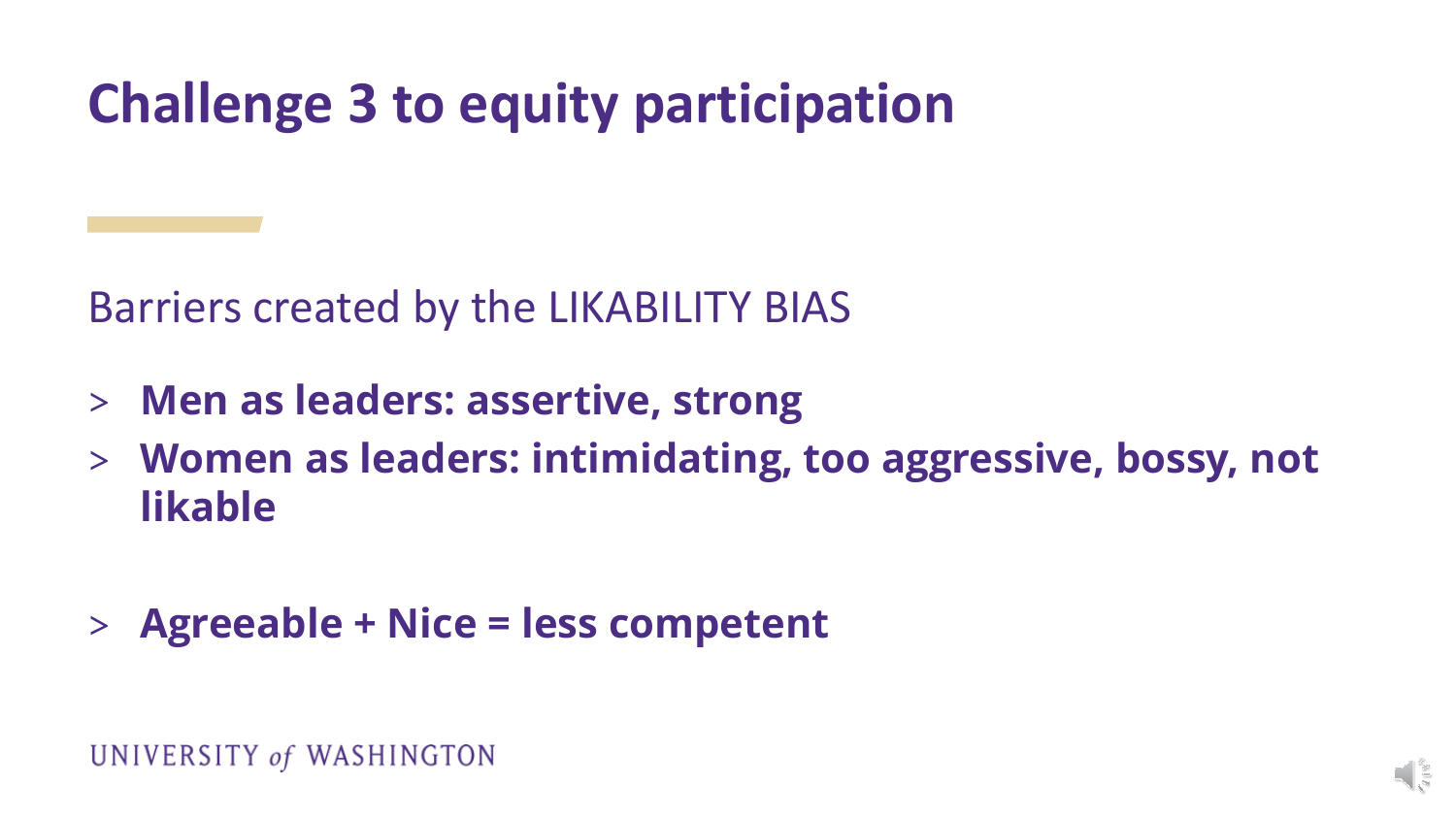## **WHAT CAN YOU DO?**

- > **Walk the tightrope between being seen as** 
	- **too masculine = respected but not liked**
	- **too feminine = liked but not respected**
- > **Both respect and likability are needed to be an effective leader or team member**